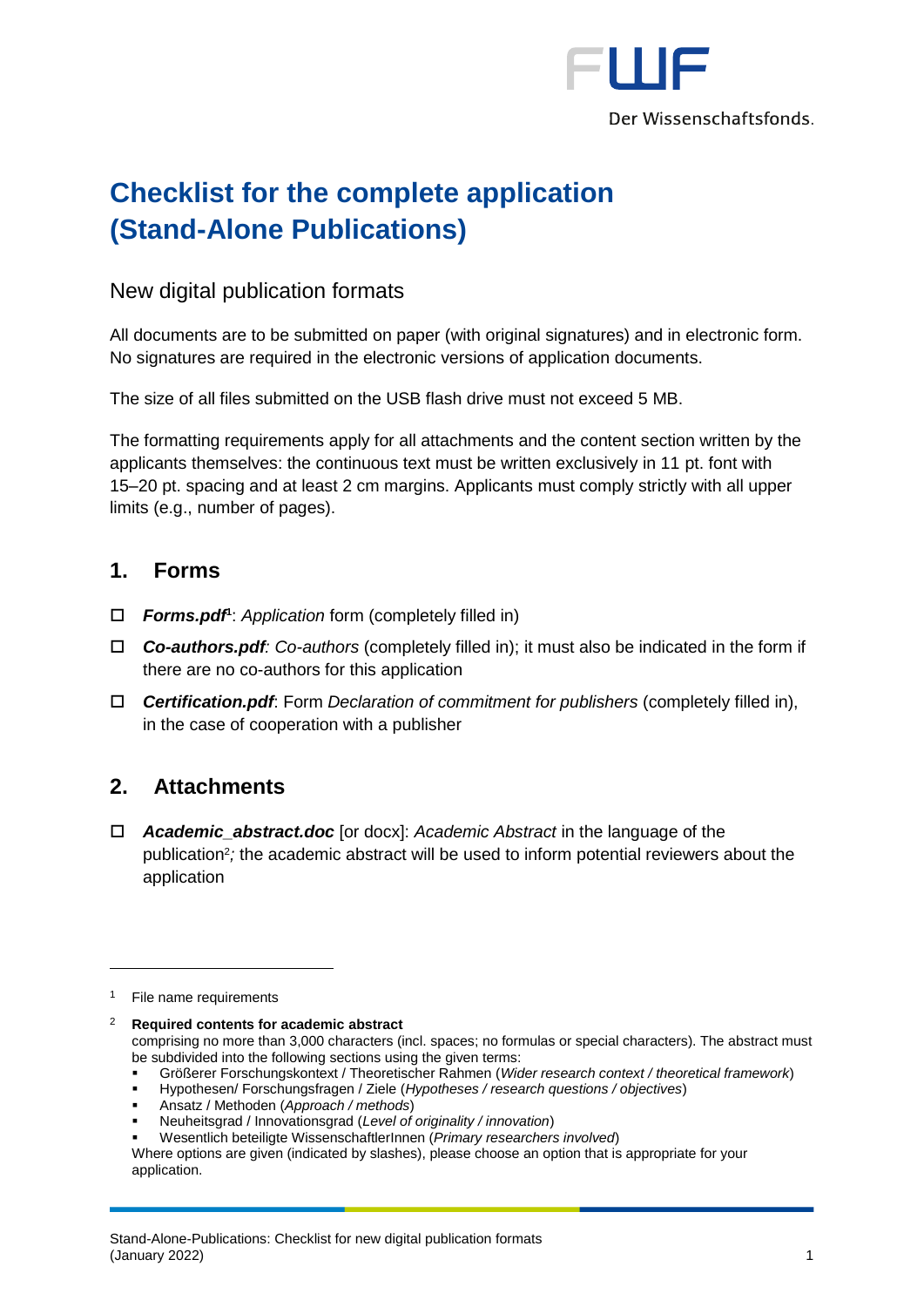

- *Reviews.pdf:* For *publications which serve as a basis for academic qualifications* (e.g. revised doctoral dissertations, postdoctoral dissertations): copies of all assessments
- If *the application is the revision of a rejected application*: In the application form must be indicated, whether the response(s) should be passed on to the relevant previous reviewer or all reviewers.
	- a) *Overview\_Revision.pdf*: overview of all changes made in the resubmitted application (for FWF internal use only)
- $\Box$  If all the reviewers are to receive this response:
	- b) *Revision.pdf*: overall response to all reviewers
- $\Box$  If these responses are to be passed on only to the reviewers who were previously involved:
	- c) *Revision\_A.pdf:* response to review A *Revision\_B.pdf*: response to review B
- *Negative\_list.pdf:* List with names of reviewers who are to be excluded from the review of the application for various reasons (max. 3 names; optional)
- □ *Cover Letter.pdf:* letter accompanying the application (optional)
- *Confirmation.pdf: Institution's confirmation* of financing and a long-term archiving strategy
- *CV.pdf: Academic curriculum vitae* and research achievements (no more than 3 pages) for the applicant<sup>3</sup>

-

<sup>3</sup> **Required contents for academic CVs (no more than 3 pages):**

Name and contact details of the person, address of the research institution, and relevant websites. It is also required to provide a publicly available link (hyperlink) to a list of all publications; the use of [ORCID](https://orcid.org/) (Open Researcher and Contributor ID) is expressly recommended for this purpose;

List of academic milestones and relevant positions held to date (with a brief explanation of any career gaps, if applicable);

Main areas of research and short statement of the most important research results achieved to date.

**Required description of previous research achievements**

Academic publications: list of no more than ten of the most important published or accepted academic publications (journal articles, monographs, edited volumes, contributions to edited volumes, preprints, proceedings, etc.); for each publication, if available, either a [DOI address](http://www.doi.org/) (DOI = Digital Object Identifier) or anothe[r persistent identifier](http://en.wikipedia.org/wiki/Persistent_identifier) must be indicated. In accordance with th[e San Francisco Declaration on](https://sfdora.org/signers/)  [Research Assessment](https://sfdora.org/signers/) (DORA), journal-based metrics like the journal impact factor should not be included;

Additional research achievements: list of no more than ten of the most important research achievements apart from academic publications (such as awards, conference papers, keynote speeches, important research projects, research data, software, codes, exhibitions, knowledge transfers, science communication, licenses, or patents.